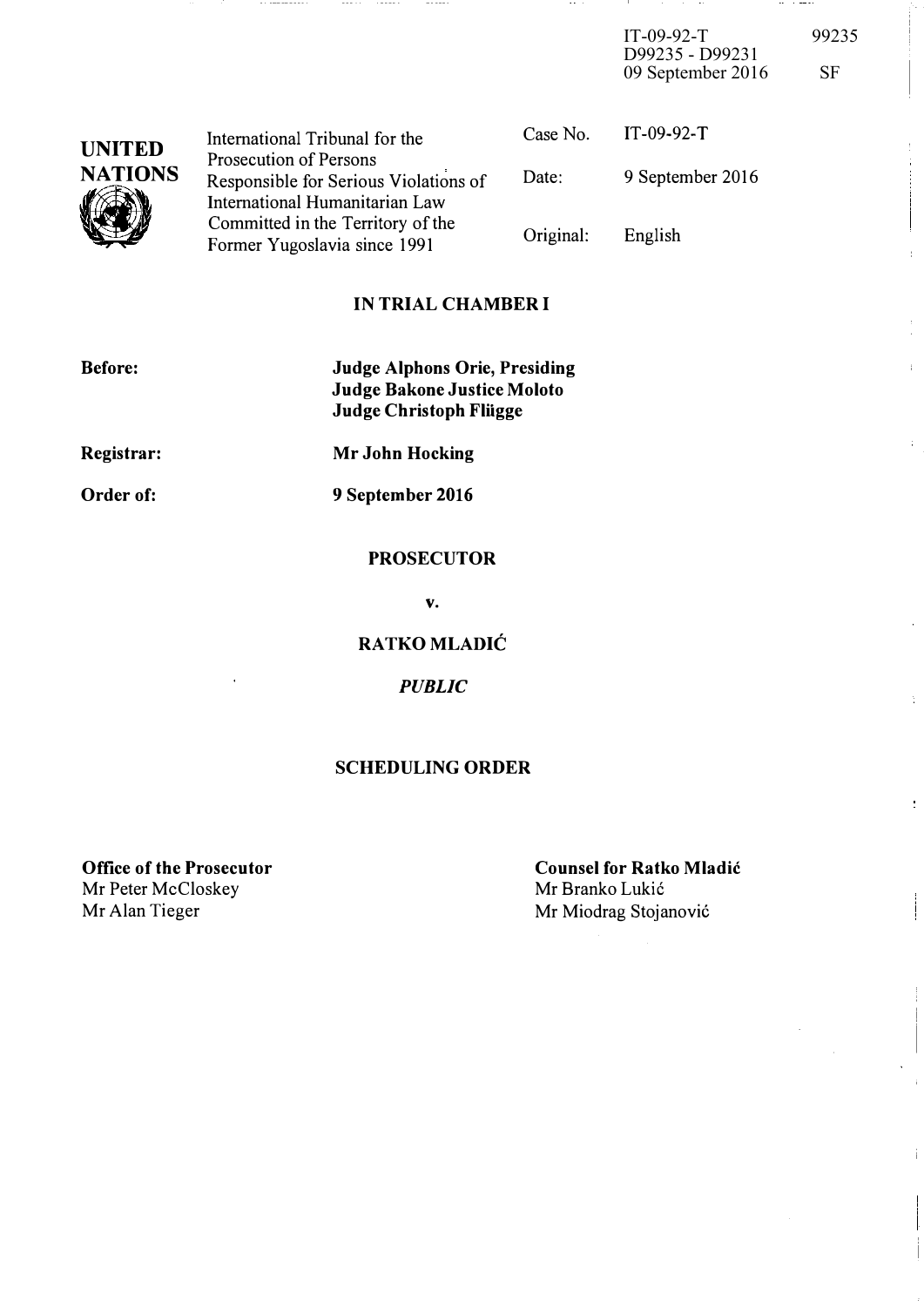TRIAL CHAMBER I of the International Tribunal for the Prosecution of Persons Responsible for Serious Violations of International Humanitarian Law Committed in the Territory of the Former Yugoslavia since 1991 ("Chamber" and "Tribunal", respectively);

**NOTING** that the trial in this case commenced on 16 May 2012;<sup>1</sup>

**NOTING** that the last Prosecution witness concluded his testimony on 12 December 2013;<sup>2</sup>

**NOTING** that on 16 August 2016, the last Defence witness concluded his testimony;<sup>3</sup>

NOTING the Chamber's decision of 16 August 2016 in relation to rebuttal evidence;<sup>4</sup>

**NOTING** the Chamber's decision of 2 September 2016 in relation to rejoinder evidence;<sup>5</sup>

NOTING that the Chamber has decided not to call any evidence pursuant to Rule 98 of the Tribunal's Rules of Procedure and Evidence ("Rules");<sup>6</sup>

NOTING the Chamber's decision of2 September 2016 in relation to information tendered pursuant to Rule 85 (A) (vi) of the Rules;<sup>7</sup>

NOTING that on 12 April 2016, the Chamber emailed the parties advising that they should expect to file their final trial briefs by I September 2016;

NOTING that on 23 June 2016, the Defence filed a motion requesting an extension of time to file the final trial briefs ("Extension Motion"); $^{8}$ 

NOTING the Registry's submissions in relation to the Extension Motion, filed on 27 June and 4 July 2016;<sup>9</sup>

99234

 $\frac{1}{4}$ 

 $\mathbf{1}$ 

 $\blacksquare$ T.402.

<sup>2</sup>  T. 20685. On 23 October 2014, the Chamber granted a Prosecution motion to re-open its case-in-chief. The Prosecution's in-court witnesses during the re-opening of its case-in-chief were heard between 22 June and 8 July 2015.

 $\overline{3}$ T.44319.

 $\blacktriangleleft$ Decision on Prosecution Motion to Admit Evidence in Rebuttal, 16 August 2016. See also T. 44319-44320.

Decision on Defence Motion to Admit Evidence in Rejoinder and Prosecution Request to Withdraw Exhibits, 2 September 2016.

The Chamber clarifies that this is separate from any decision in relation to the pending Defence Motion Requesting to Strike Amor Mašović Charts due to Clear Error and New Particular Circumstances or, Alternatively, that this . Trial Chamber Require the Testimony of Amor Masovi6 or Exercise its Power under Rule 98 to Call Amor Mašović to Clarify the Reliability of his Expansive Forensic Assertions, 9 August 2016.

Decision on Defence Motion for an Extension of Time to Tender Sentence-Related Information, 2 September 2016.

Defence Motion Requesting 7 December 2016 for the Final Brief and 12 January 2017 for Closing Arguments, 23 June 2016. The Extension Motion also contained a request to exceed the word limit, which the Chamber granted in the Fourth Defence Case Omnibus Decision, 2 August 2016, fn. 1.

<sup>9</sup> Registrar's Submission in Relation to the Defence Motion of 23 June 2016, 27 June 2016 (Confidential); Deputy Registrar's Submission in Relation to the Defence Motion of 23 June 2016, 4 July 2016.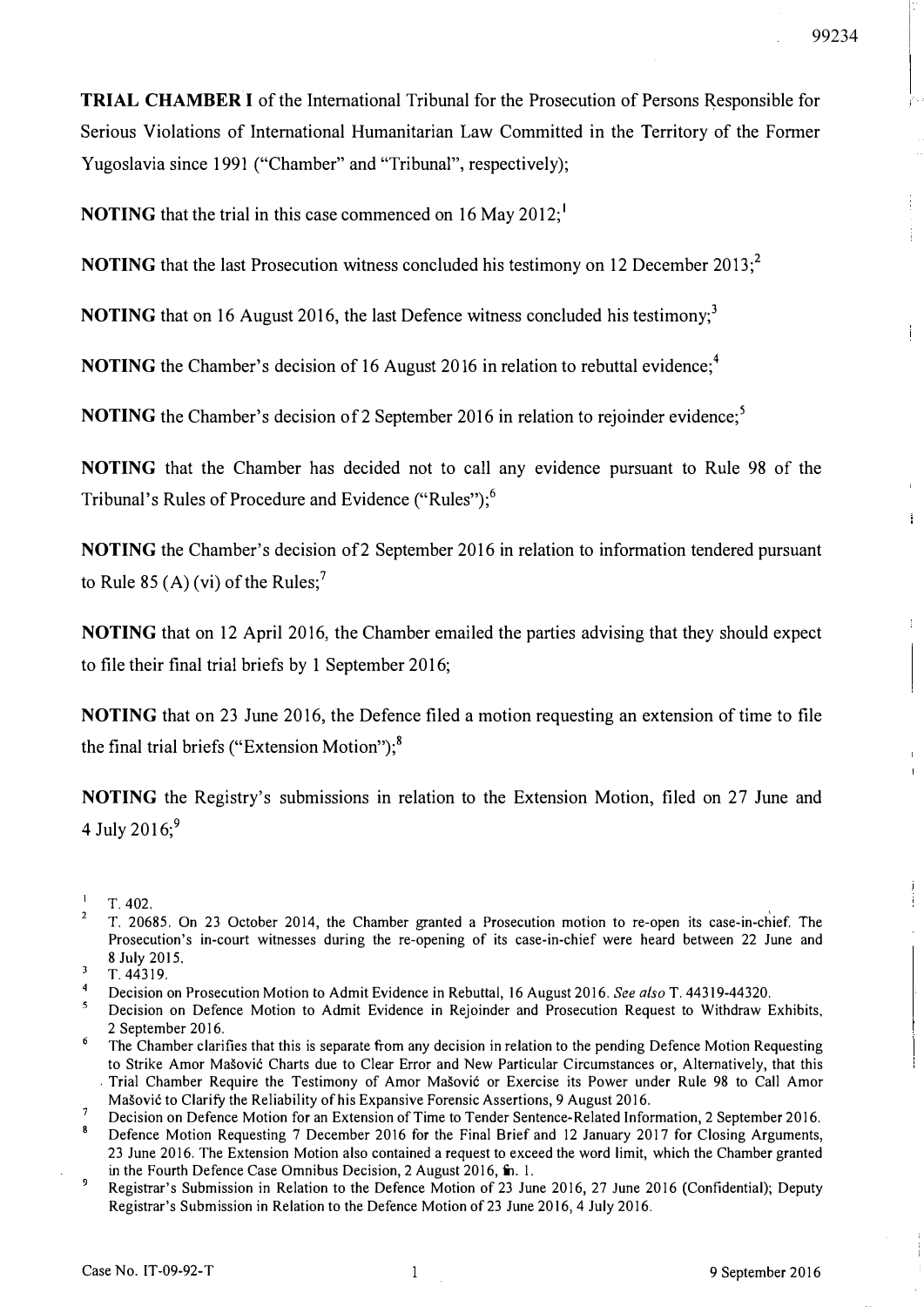$\ddot{i}$ 

 $\bigg\}$ 

 $\begin{array}{c} \frac{1}{2} \\ \frac{1}{2} \\ \frac{1}{2} \end{array}$ 

÷

 $\frac{1}{2}$ 

÷

**NOTING** that on 29 June 2016, the Prosecution responded to the Extension Motion, opposing it;<sup>10</sup>

NOTING that on 8 July 2016, the Chamber informed the parties that the new provisional deadline for filing the final trial briefs was 3 October 2016;<sup>11</sup>

NOTING that on 2 August 2016, the Chamber held that it "will take the arguments of the Defence [in the Extension Motion] into consideration when setting the fixed deadline for the final trial briefs and closing arguments"; $^{12}$ 

NOTING the parties' submissions in relation to the timing and duration for closing arguments made on 16 June 2016, in which the parties *inter alia* jointly submitted that there should be fiveand-a-half weeks between final trial briefs and closing arguments;<sup>13</sup>

NOTING the Defence's supplemental motion of 5 September 2016, wherein it requests a further extension for the filing of the final trial briefs until 12 January 2017 ("Supplemental Motion");  $14$ 

CONSIDERING that there is no merit in the Defence's submissions that the complexity of the case and the Chamber's decision of 17 December 2015 to increase the word limit for the final trial briefs should weigh in favour of extension, as these factors were taken into account by the Chamber when setting the first provisional deadline;<sup>15</sup>

CONSIDERING that in relation to the Defence's submissions that information technology access restrictions impact the Defence's final trial brief preparations, the Defence never sought the Chamber's intervention in relation to these matters and therefore failed to efficiently remove any obstacles for its final trial brief preparation;  $16$ 

CONSIDERING that there is no merit in the Defence's submissions that certain litigation detracted from the Defence's final trial brief preparations, as litigation is part of the normal judicial process:<sup>17</sup>

CONSIDERING that there is limited merit in the Defence's submissions that unforeseen events in relation to Defence team members impacted its final trial brief preparations;<sup>18</sup>

<sup>&</sup>lt;sup>10</sup> Prosecution Response to Defence Motion Requesting 7 December 2016 for the Final Brief and 12 January 2017 for Closing Arguments, 29 June 2016.<br>
11 T. 44217.<br>
12 Fourth Defence Case Omnibus Decision, 2 August 2016, para. 2.<br>
13 T. 44212-44214.

<sup>&</sup>lt;sup>14</sup> Defence Further Submission in Support of "Defence Motion Requesting 7 December 2016 for the Final Brief and 12 January 2017 for Closing Arguments", 5 September 2016, para. 10.

<sup>&</sup>lt;sup>15</sup> See Extension Motion, paras 14-19.<br><sup>16</sup> See Extension Motion, paras 31-34.<br><sup>17</sup> See Extension Motion, paras 21-23, 27-30, 38.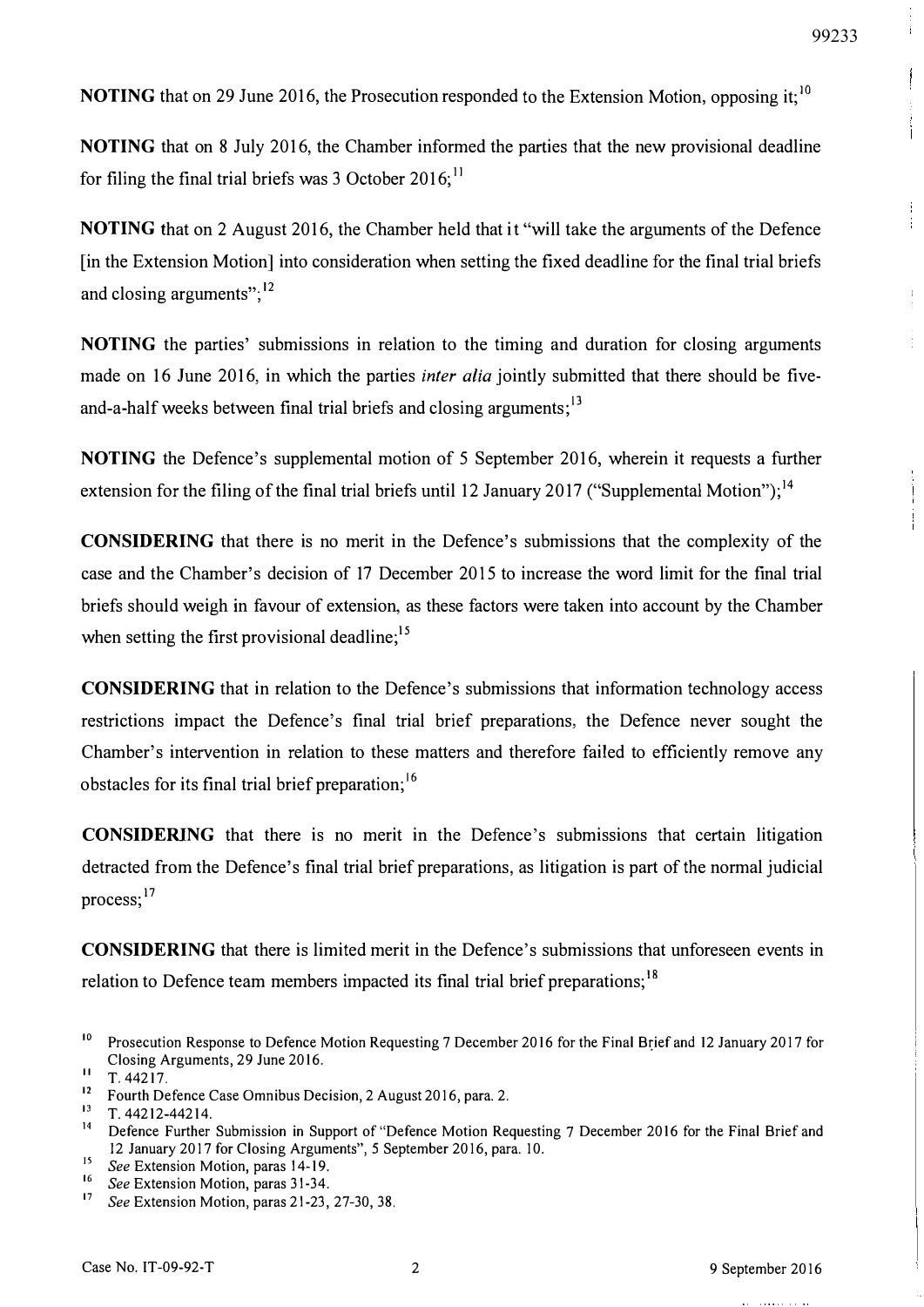÷

j

CONSIDERING that there is some merit in the Defence' s submissions related to work product lost due to computer and network failures;<sup>19</sup>

CONSIDERING that the submissions raised in the Supplemental Motion are unmeritorious;

CONSIDERING that the Chamber has consistently, on many occasions, impressed upon the parties the need to use non-sitting periods for its final trial brief preparations;<sup>20</sup>

CONSIDERING that since 17 December 2015, the Chamber only had evidentiary court hearings on 17 days;

CONSIDERING that the Defence already benefited from the Chamber's proprio motu change of the provisional final trial brief deadline from 1 September to 3 October, which was necessitated by outstanding evidentiary matters;

FINDING that under these circumstances, it is warranted to further extend the deadline for filing the final trial briefs;

PURSUANT TO Rules 54, 85, and 98 of the Rules;

GRANTS the Extension Motion IN PART;

DENIES the Supplemental Motion;

- <sup>18</sup> See Extension Motion, paras 24-26.
- <sup>19</sup> See Extension Motion, paras 35-37,<br><sup>20</sup> T. 42808 (ii) The Chamber has taken

<sup>20</sup>T, 42898 ("The Chamber has taken note of the parties' submissions but maintains that any periods of non-sitting, for example, this coming January, must also be used by the parties for its fmal brief preparations, The Chamber will not grant an extended period of time after the close of the case for the preparation of final briefs, especially if the parties had various opportunities to prepare prior to the closure,"), 43142 ("Yesterday I indicated that the court sessions for the purpose of hearing evidence during the second, the third, and the fourth week of February are cancelled. Not every session but at least for sessions to hear evidence. The reason for this is that it has not been possible to schedule witnesses for that period, The Chamber therefore expects the parties to spend this time preparing for the next phases of the case, in particular, the rebuttal case and preparation of their final briefs, When later setting a date for the submission of the final briefs, the Chamber will consider these non-sitting periods against the overall time for the parties' preparation of the briefs, In this respect, the Chamber seeks to minimise the negative effect the problematic witness scheduling could have on the overall scheduling of the case,"), 43228 ("We are at a stage where you could already work, for example, on final briefs even if you have not the full 100 per cent of evidence available, Perhaps not knowing what rebuttal evidence will still be heard, But you're supposed to start with preparing the next stages and then, of course, if there is any rebuttal evidence then it may well be that you have to change or to adapt to that new situation. But we would not like to hear in a couple of months from now, it's only know [sic] that we could start preparing final briefs, final argument, et cetera, even if you cannot complete that for the full 100 per cent, there'S quite some substance that can be dealt with already in those early stages and the mere fact that there are sti11 three, four, five witnesses from which we would receive evidence, doesn't mean that you could not yet work on those stages,"), 44211 ("However, I wish to remind the parties that they were already advised informally that the deadline could be the 1st of September, 2016, and the Chamber has emphasised again and again that any delays in hearing evidence in court should not be understood as that there was more time to prepare for the final briefs, that the time should be used even if not every evidentiary issue had been finally settled.").